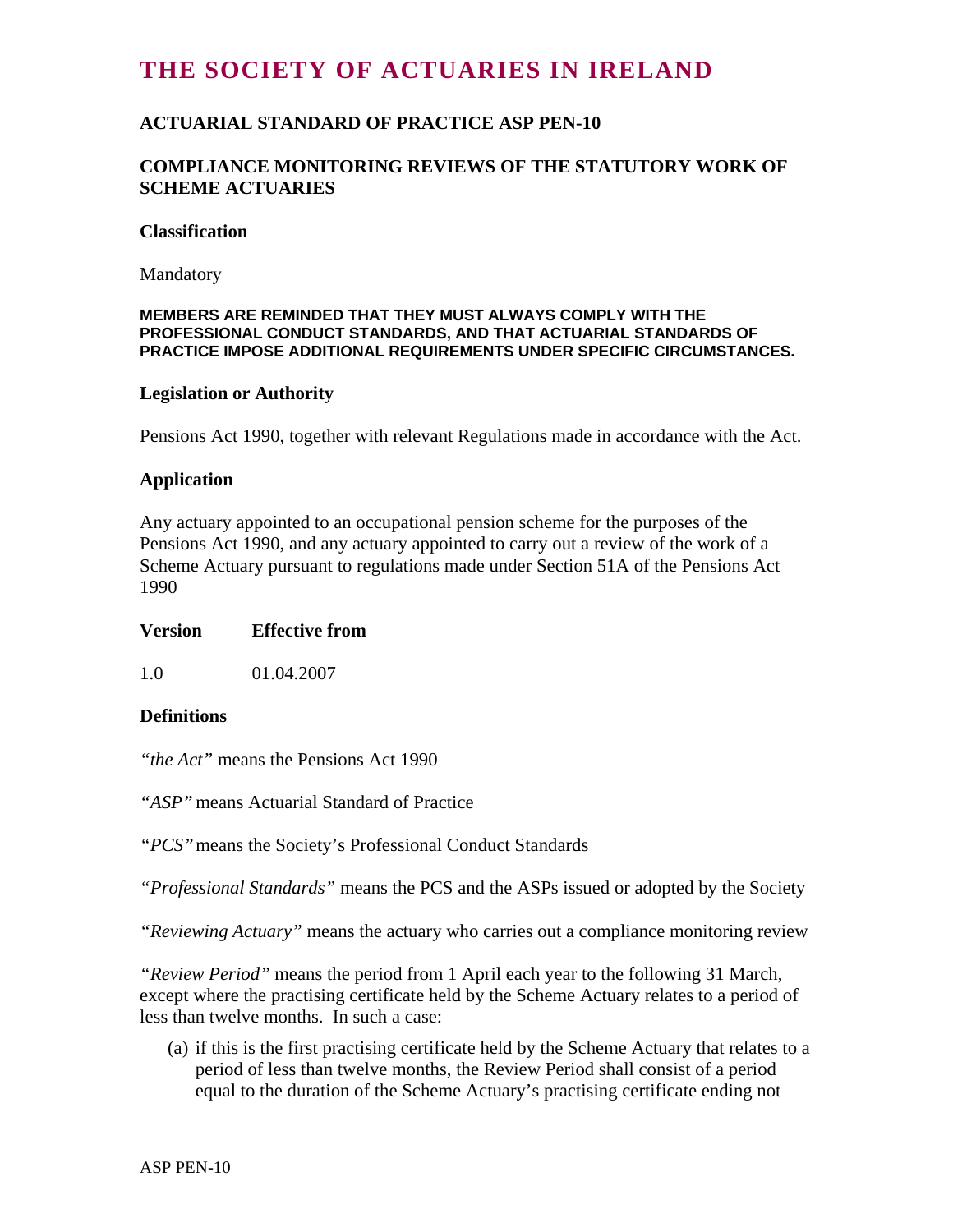less than one month and not more than six months before the expiry date of that practising certificate;

(b) otherwise the Review Period shall consist of a period equal to the duration of the Scheme Actuary's practising certificate and shall begin immediately following the end of the previous Review Period.

*"Scheme Actuary"* means the Scheme Actuary whose Work is reviewed

*"Scheme Documentation"* means the documents which specify the benefits payable by a pension scheme, including the trust deed and rules, scheme booklet and related insurance contracts

*"the Society"* means the Society of Actuaries in Ireland

*"Work"* means any actuarial work of the types specified in paragraph 2.2 that has been signed by the Scheme Actuary during the Review Period, unless the Scheme Actuary has changed employment during the Review Period, in which case the Work consists of the actuarial work of the types specified in paragraph 2.2 that he or she has signed while in the employment in which he or she was engaged at the end of the Review Period

#### **1 Introduction**

.

1.1 Any review of the Work of a Scheme Actuary required by any regulations made under Section 51A of the Act must be carried out in accordance with this ASP.

#### **2 Requirement for compliance monitoring**

- 2.1 Compliance monitoring consists of the review of a sample of a Scheme Actuary's Work by another actuary. The specific objective of the review is to test whether, in the opinion of the Reviewing Actuary, the Work complies with the Pensions Act and relevant ASPs in all material respects.
- 2.2 The scope of compliance monitoring includes:
	- (i) actuarial valuation reports prepared in accordance with section 56 of the Pensions Act 1990 ("the Act");
	- (ii) Actuarial Funding Certificates prepared in accordance with section 42 of the Act;
	- (iii) Funding Proposals prepared in accordance with section 49 of the Act; and
	- (iv) Annual Statements prepared in accordance with section 55 of the Act.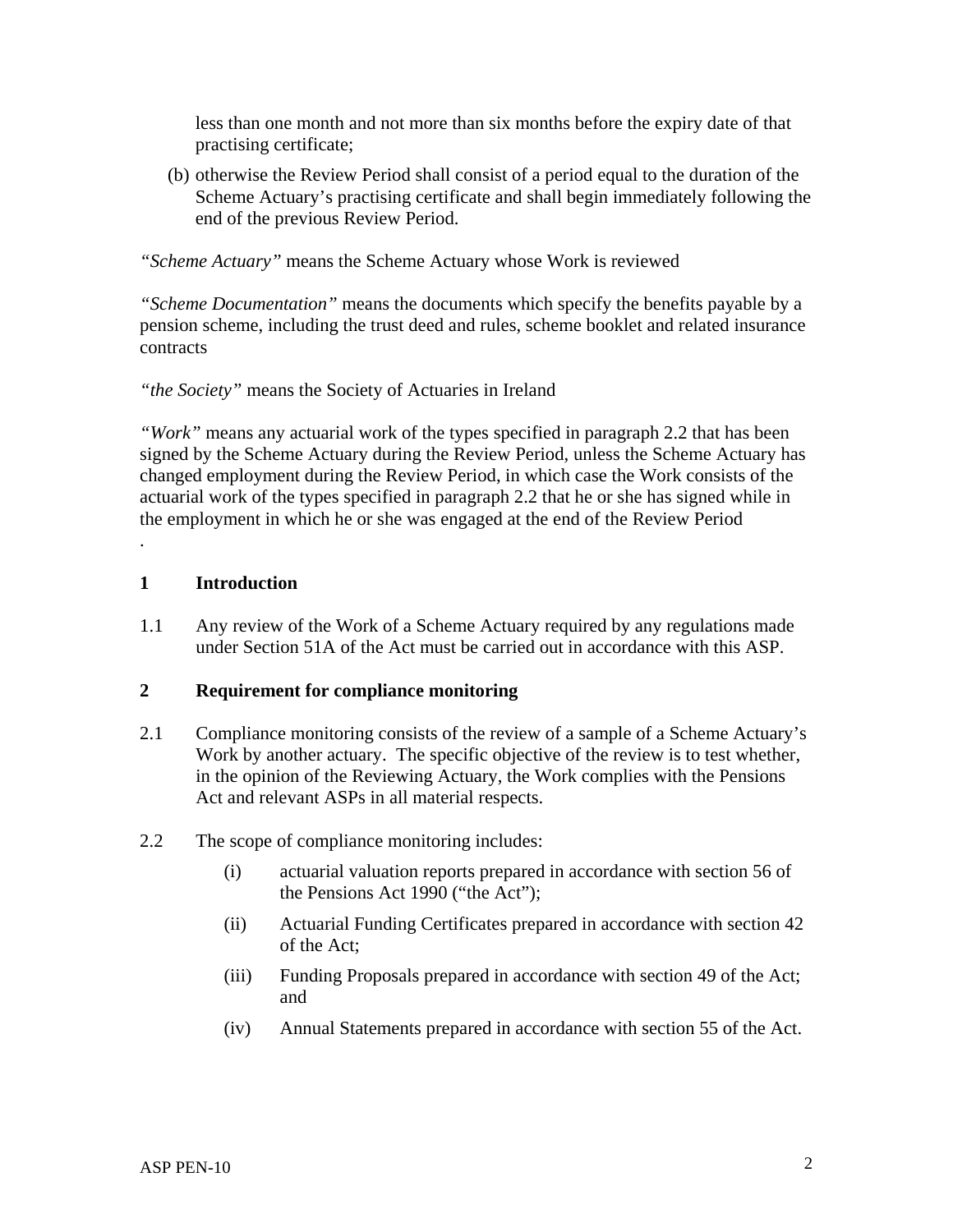## **3 Appointment of Reviewing Actuary**

- 3.1 It is the responsibility of the Scheme Actuary to ensure that an appropriate Reviewing Actuary is engaged to perform the review, although the Reviewing Actuary may, in practice, be engaged by the Scheme Actuary's firm.
- 3.2 The Reviewing Actuary must ensure that his or her terms of engagement permit the provision to the Society of information related to the compliance monitoring where the provision of such information is required by legislation or ASPs.
- 3.3 The Reviewing Actuary must be a Fellow of the Society of Actuaries in Ireland and must:
	- (a) hold a Scheme Actuary practising certificate; or
	- (b) have held such a certificate not more than five years before the final day of the Review Period, and not have had that certificate withdrawn or have been refused such a certificate subsequently.

The PCS require that an actuary must consider most carefully whether he or she has the requisite knowledge and experience to accept any particular appointment as a Reviewing Actuary.

- 3.4 The Reviewing Actuary must be independent of the Scheme Actuary. That is, he or she must be free of any influence that might affect or limit the scope of his or her review of the Scheme Actuary's work. The Reviewing Actuary must be satisfied that he or she has no conflict of interest in undertaking a review.
- 3.5 Without prejudice to the generality of paragraph 3.4, if the Scheme Actuary is an employee, director or partner in a company or firm of consultants or auditors, the role of his or her Reviewing Actuary may not be undertaken by an actuary who is, or has been within the previous two years, an employee, director or partner of the same company or firm.
- 3.6 A Scheme Actuary must not act as Reviewing Actuary for the actuary who acts as his or her Reviewing Actuary.
- 3.7 An actuary who is asked to act as a Reviewing Actuary must ascertain from the Scheme Actuary whether or not another actuary has previously been involved in reviewing the Work done by the Scheme Actuary in the Review Period. The subsequent Reviewing Actuary must consult with the previous Reviewing Actuary to:
	- (i) ask whether, in that actuary's opinion, there are any professional reasons not to accept the appointment or any particular considerations which ought to be borne in mind; and
	- (ii) obtain a list of the sample of the Scheme Actuary's Work selected by that actuary for review.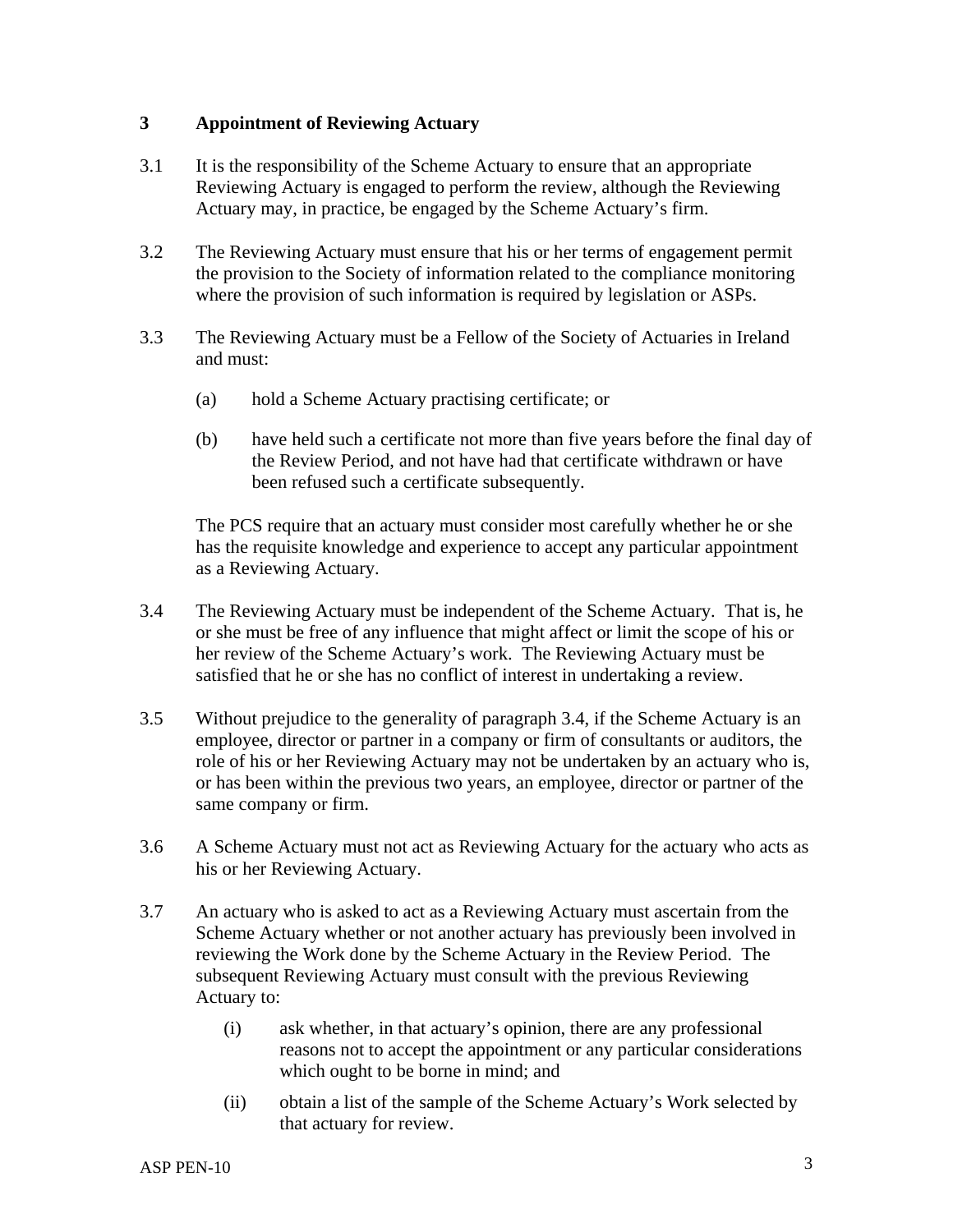Upon receiving such an enquiry, the other actuary must provide the required information as soon as possible.

## **4 Scope and conduct of the review**

- 4.1 The Scheme Actuary must provide the Reviewing Actuary with a list of his or her Work, within each of the four categories specified in paragraph 2.2. The list need not identify client names but must include the relevant Pensions Board reference numbers.
- 4.2 The Reviewing Actuary must review a sample of the Work as outlined below. Responsibility for sample selection is the Reviewing Actuary's alone, except where the Pensions Board has notified the Scheme Actuary that a particular piece of Work is to be reviewed in accordance with section 5. Apart from any Work specified by the Pensions Board for review, the Reviewing Actuary must use his or her best endeavours to select a random selection of the Work for the purposes of the review.
- 4.3 The Work reviewed must include:
	- (i) 10% of actuarial valuation reports listed, rounded up to the next whole number
	- (ii) 10% of Actuarial Funding Certificates listed, rounded up to the next whole number
	- (iii) 10% of Funding Proposals listed, rounded up to the next whole number
	- (iv) 5% of Annual Statements listed, rounded up to the next whole number.
- 4.4 The Reviewing Actuary must investigate to a sufficient depth in order to sign a Compliance Certificate in the form set out in Appendix 1.
- 4.5 In order to provide a Compliance Certificate, the Reviewing Actuary must be satisfied that the reviewed Work complies with the Act and relevant ASPs in all material respects.
- 4.6 The Reviewing Actuary is not required to replicate the work of the Scheme Actuary or to check data, calculations or Scheme Documentation. However, he or she must review the adequacy and effectiveness of procedures relied on by the Scheme Actuary, including the Scheme Actuary's checks on data integrity, verification of policy or scheme information and the checking and testing of calculations and the results.
- 4.7 The Reviewing Actuary is not required to form a view as to the reasonableness of the results stated in the reviewed Work. If, however, the Reviewing Actuary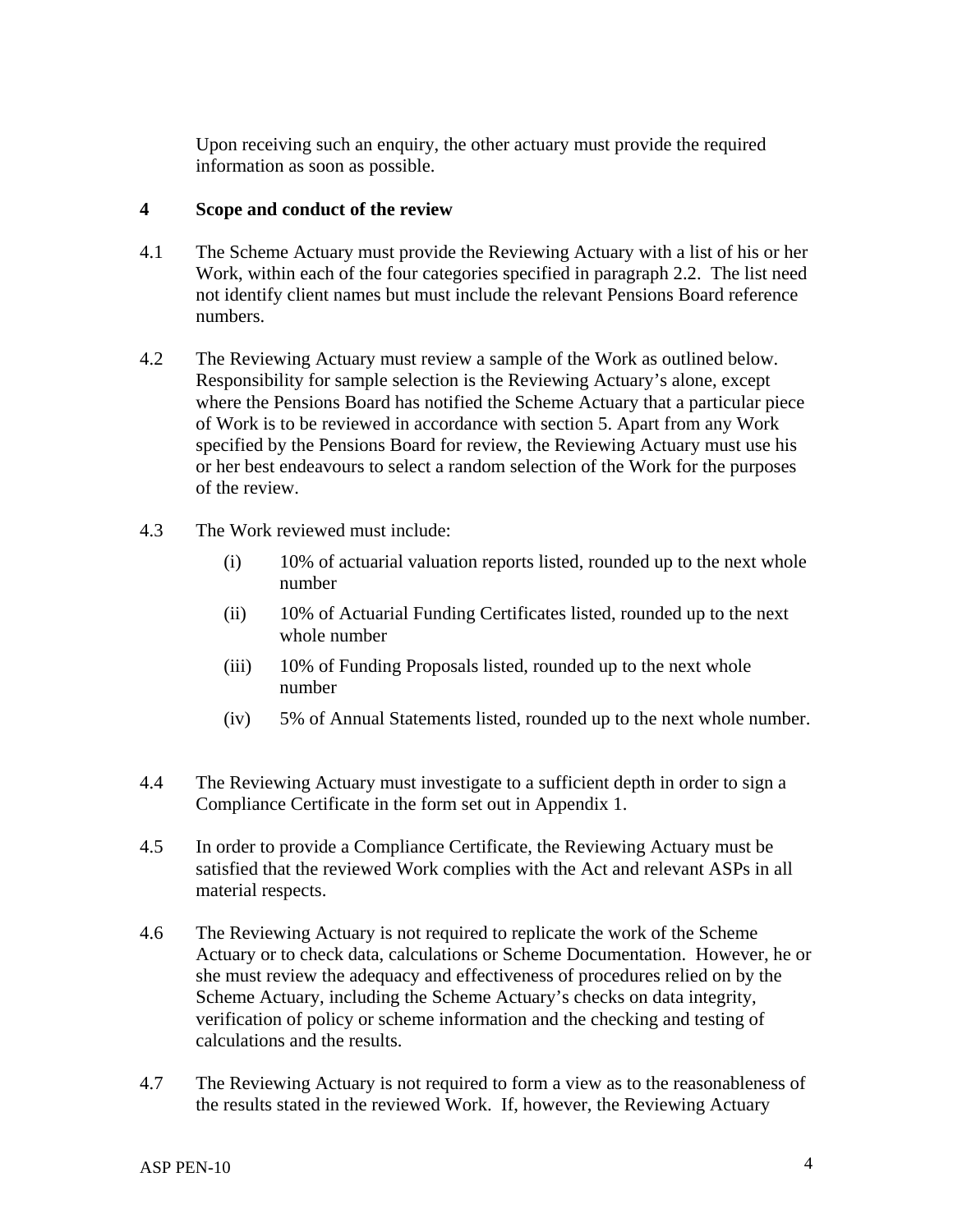considers that the results appear anomalous, the Reviewing Actuary must draw this to the attention of the Scheme Actuary.

- 4.8 To facilitate the review, the Scheme Actuary must endeavour to provide wellorganised, accurate and complete documentation and well-reasoned conclusions in relation to the Work, and to show that thorough controls have been applied to all processes, especially software and manual procedures.
- 4.9 The Scheme Actuary and the Reviewing Actuary must endeavour to cooperate fully with each other during the conduct of a review. The Reviewing Actuary must obtain from the Scheme Actuary any background information needed to fully understand the reviewed Work. The Scheme Actuary must provide the Reviewing Actuary with access to any relevant documents and must provide any additional explanations that may be relevant to the review.
- 4.10 In the event that either the Scheme Actuary or the Reviewing Actuary considers it necessary to terminate the review prior to its conclusion, he or she must notify the other actuary in writing as soon as possible. The Scheme Actuary must appoint another Reviewing Actuary and must notify him or her of the earlier incomplete review. The second Reviewing Actuary must review the Work that had been selected by the first Reviewing Actuary for review.
- 4.11 If the Reviewing Actuary concludes that the Work reviewed is not compliant within the meaning of paragraph 4.5 above, he must discuss this with the Scheme Actuary. It must be borne in mind that, where ASPs require the exercise of professional judgement, it is possible for two actuaries properly to hold different professional opinions. If, after consultation with the Scheme Actuary, the Reviewing Actuary remains of the view that the Work is not compliant within the meaning of paragraph 4.5 above, he or she must not provide a Compliance Certificate.
- 4.12 The Reviewing Actuary must bear in mind the action to be taken on discovering a breach of Professional Standards by another member set out in paragraph 4.4 of the PCS.
- 4.13 If, on completion of the review, the Reviewing Actuary does not provide the Scheme Actuary with a Compliance Certificate, he or she must provide a written report, addressed to the Scheme Actuary, explaining the reasons why the Work is considered to be non-compliant.
- 4.14 If the Reviewing Actuary provides the Scheme Actuary with a Compliance Certificate, he or she is not required to prepare a formal report on the review, except in the circumstances outlined in section 5 of this ASP or as otherwise agreed with the Scheme Actuary, but must retain for a period of at least three years working papers that document the review process in sufficient detail to support his or her decision to provide a Compliance Certificate.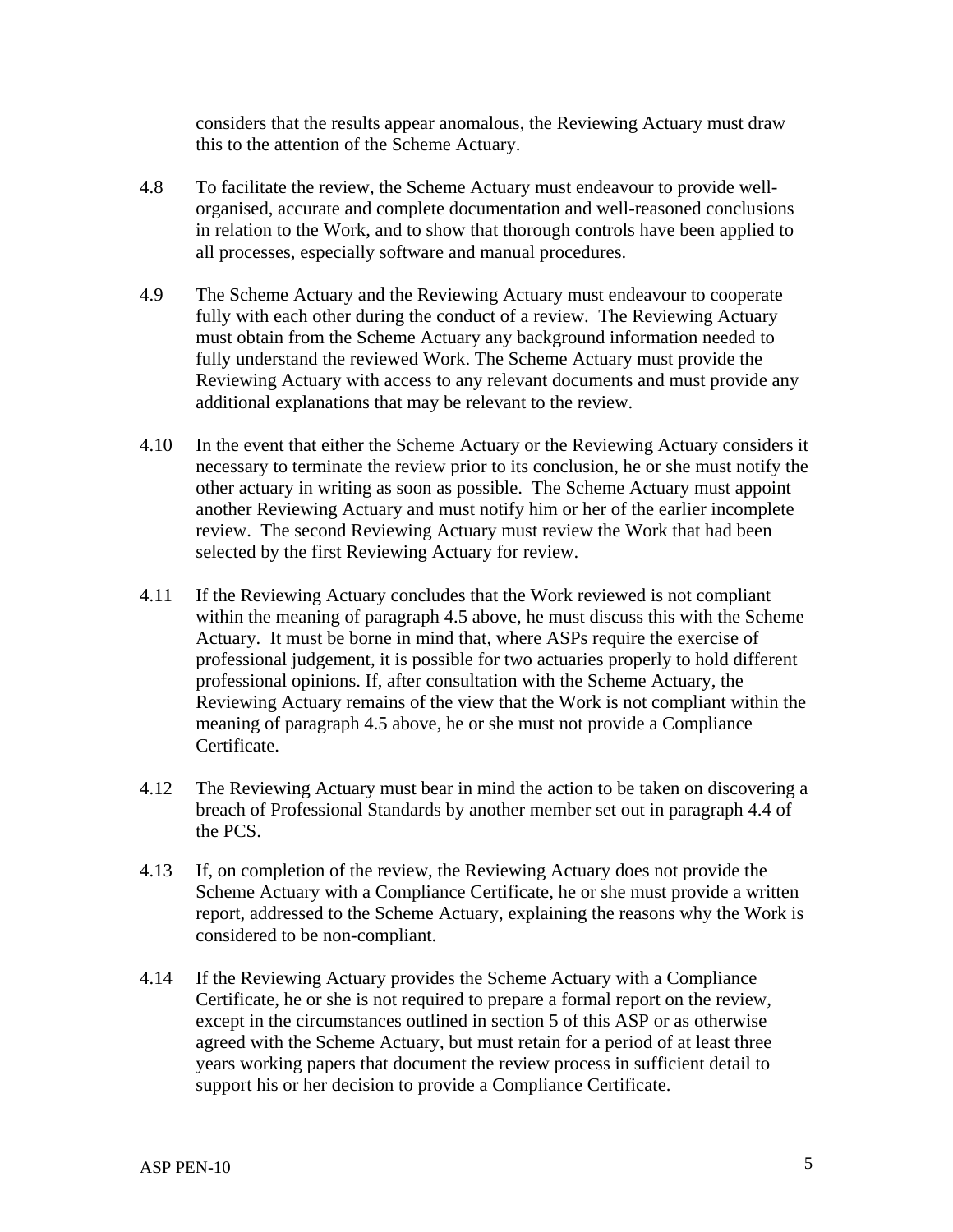4.15 The Reviewing Actuary must maintain the confidentiality of any information obtained in the process of performing the review, except in cases where the Reviewing Actuary is required pursuant to Professional Standards or by law to disclose such information.

## **5 Work specified by the Pensions Board for review**

- 5.1 The Pensions Board may notify the Scheme Actuary that it requires that a particular piece of Work be reviewed. In this event, the Scheme Actuary must notify the Reviewing Actuary accordingly, and must arrange with the Reviewing Actuary for that piece of Work to be reviewed within a period of three months following the date of receipt of notification from the Pensions Board or by such later date as may be agreed with the Pensions Board.
- 5.2 The nature, scope and conduct of a review that is carried out at the direction of the Pensions Board is the same as any other review carried out for the purpose of this ASP.
- 5.3 Notwithstanding that the review of the particular piece of Work specified by the Pensions Board may take place before the main review, it may be counted towards the required proportion of Work to be reviewed in respect of the relevant Review Period in accordance with paragraph 4.3.
- 5.4 The Reviewing Actuary must prepare and submit to the Pensions Board a report on his or her review of the particular piece of Work. The Reviewing Actuary must provide a copy of his or her report to the Scheme Actuary. It is the Scheme Actuary's responsibility to ensure that the Reviewing Actuary's report is prepared and submitted to the Pensions Board within the required time period.
- 5.5 If the Reviewing Actuary concludes that the Work reviewed is not compliant within the meaning of paragraph 4.5 above, he must discuss this with the Scheme Actuary. It must be borne in mind that, where ASPs require the exercise of professional judgement, it is possible for two actuaries properly to hold different professional opinions. If, after consultation with the Scheme Actuary, the Reviewing Actuary remains of the view that the Work is not compliant within the meaning of paragraph 4.5 above, he or she must state this in the report to the Pensions Board.
- 5.6 The report must:
	- (a) state the Reviewing Actuary's conclusion as to whether the Work complies with the Act and relevant ASPs in all material respects;
	- (b) document the review process undertaken by the Reviewing Actuary; and
	- (c) explain the basis on which the Reviewing Actuary has formed his or her conclusion.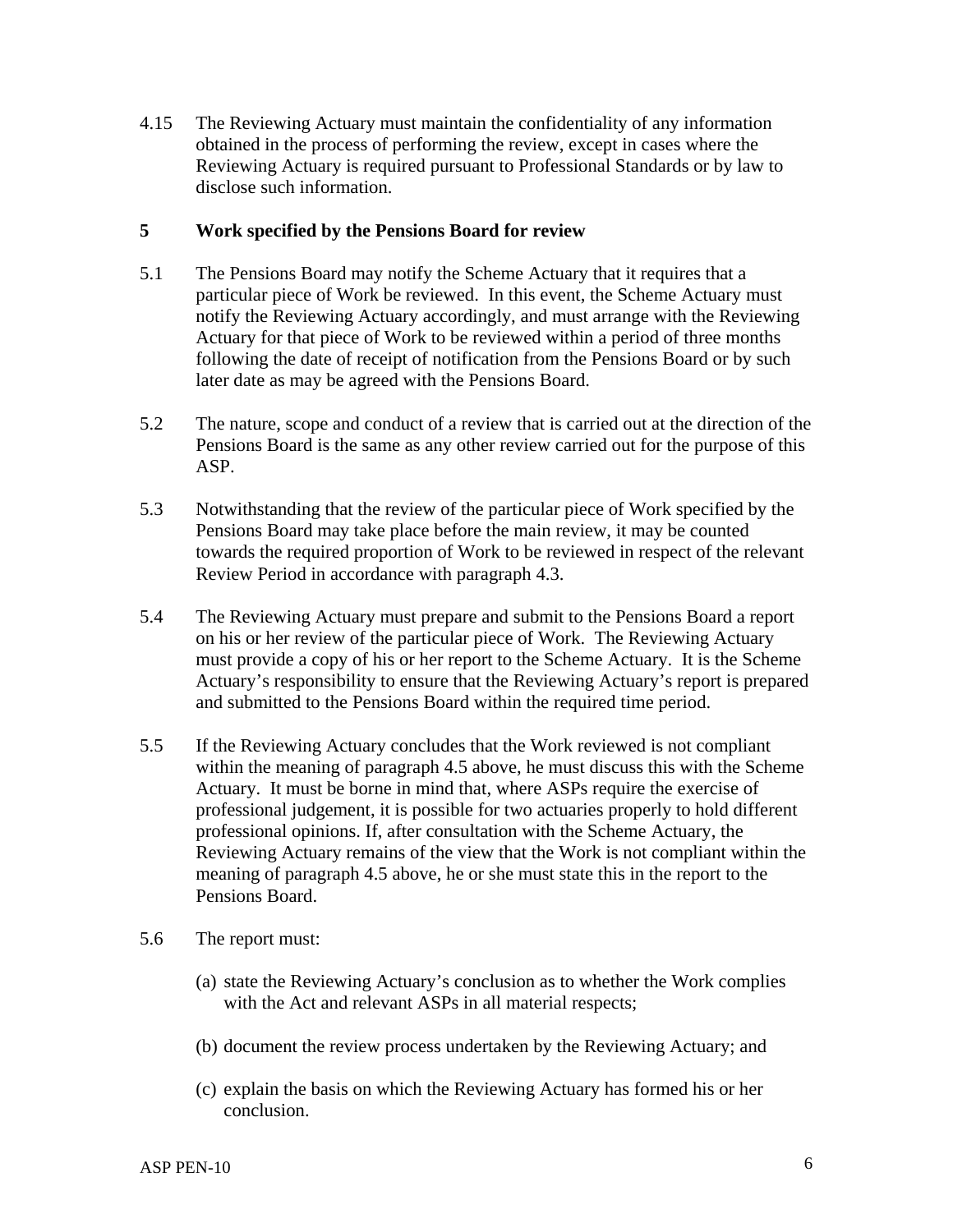- 5.7 For the purposes of paragraph 5.6(b), the Reviewing Actuary must, inter alia, detail the steps that he or she has taken to satisfy himself or herself, in accordance with paragraph 4.6 of this ASP, as to the adequacy and effectiveness of the procedures relied on by the Scheme Actuary, including the Scheme Actuary's checks on data integrity, verification of policy or scheme information and the checking and testing of calculations and the results. The report must state any limitations to the scope of the review, with particular reference to paragraphs 4.6 and 4.7 of this ASP, in accordance with which the Reviewing Actuary is not required to check data, calculations or Scheme Documentation or to form a view as to the reasonableness of the results presented in the Work.
- 5.8 For the purposes of paragraph 5.6(c), the report must provide sufficient detail to demonstrate that the Reviewing Actuary has considered whether and how the reviewed Work complies with each of the material requirements of the relevant  $ASP(s)$ .
- 5.8 If the Reviewing Actuary concludes that the reviewed Work does not comply with the Act and relevant ASPs in all material respects, he or she must not subsequently provide the Scheme Actuary with a Compliance Certificate in respect of the relevant Review Period.

# **6 Action to be taken by the Scheme Actuary subsequent to the review, in the event of a finding of non-compliance**

- 6.1 Subsequent to the review, if a particular item of the Scheme Actuary's Work has been found to be non-compliant, he or she must provide the Trustees of the pension scheme concerned with a replacement compliant report, funding certificate, funding proposal or annual statement, as appropriate.
- 6.2 The Scheme Actuary must also take appropriate steps to review Work not included in the review sample in light of the Reviewing Actuary's finding, and must take any appropriate corrective action in relation to such Work.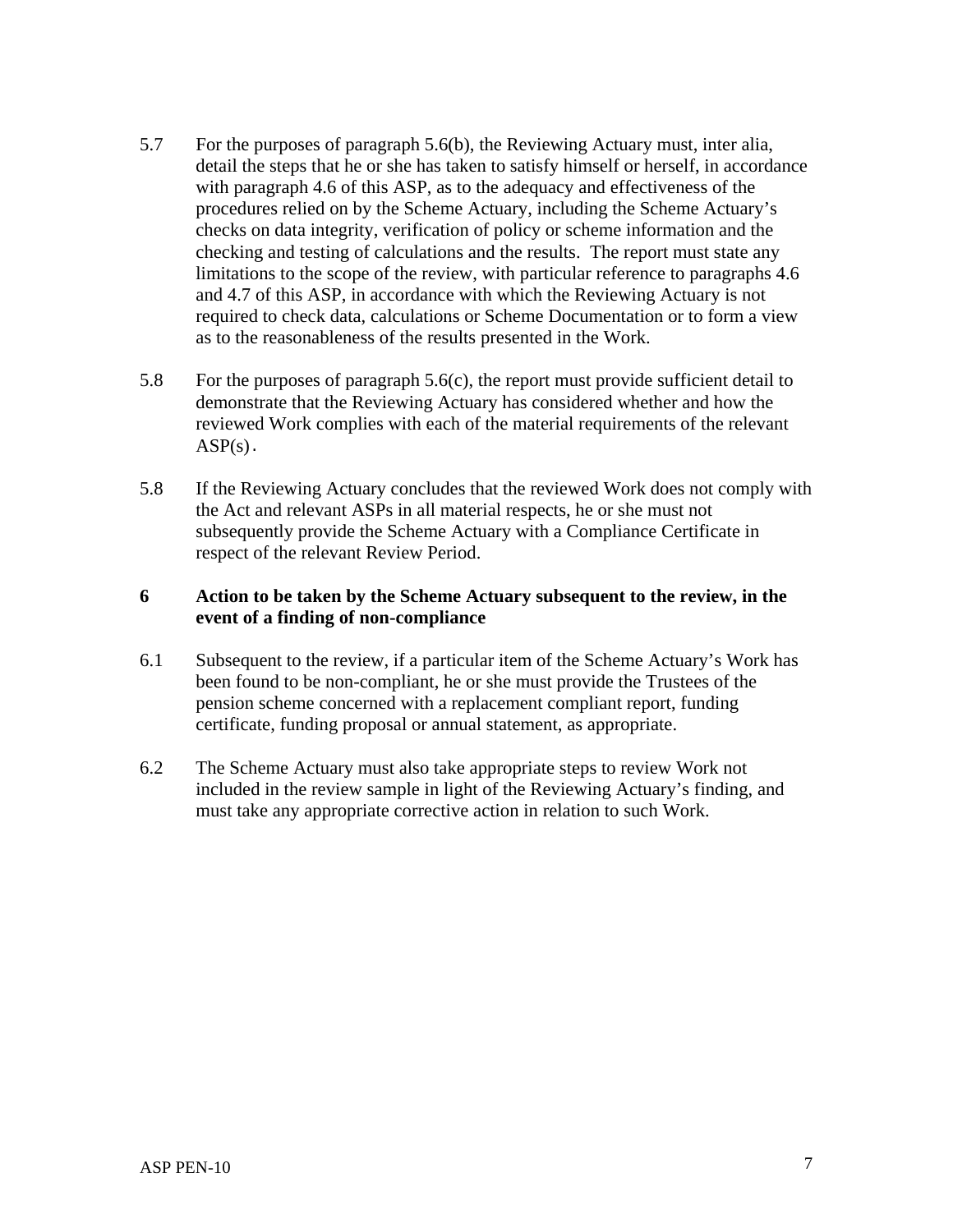# **Appendix 1**

# **COMPLIANCE CERTIFICATE**

## **To: [insert name of Scheme Actuary]**

#### **Review Period:**

**Date:** 

# **1. Qualification**

I am a Fellow of the Society of Actuaries in Ireland. I [hold / held until dd/mm/yyy (delete as applicable] a Scheme Actuary practising certificate issued by the Society of Actuaries in Ireland.

## **2. Review**

In accordance with ASP PEN-10 issued by the Society of Actuaries in Ireland, I have reviewed a sample of the Work that you signed during the Review Period. The sample of Work reviewed comprised:

- \_\_ actuarial valuation report(s)
- \_\_ Actuarial Funding Certificate(s)
- \_\_ Funding Proposal(s)
- \_\_ Actuarial Statement(s).

I conducted my review in accordance with the requirements of ASP PEN-10. The purpose of the review is to determine whether the work reviewed complies with the Act and relevant actuarial standards of practice in all material respects. For this purpose, the review consisted of a limited review of the methodology, assumptions, processes and analyses used by you, as outlined in the Work and supporting documentation, and of the disclosures contained in the Work.

I am not required to check or verify the accuracy or completeness of information, documents, data or calculations furnished to me, or to form a view as to the reasonableness of the results presented in the Work; nor am I expected to replicate your work.

# **3. Opinion**

In my opinion, based on the information and documents that I have reviewed, the Work complies with the Act and the relevant actuarial standards of practice in all material respects.